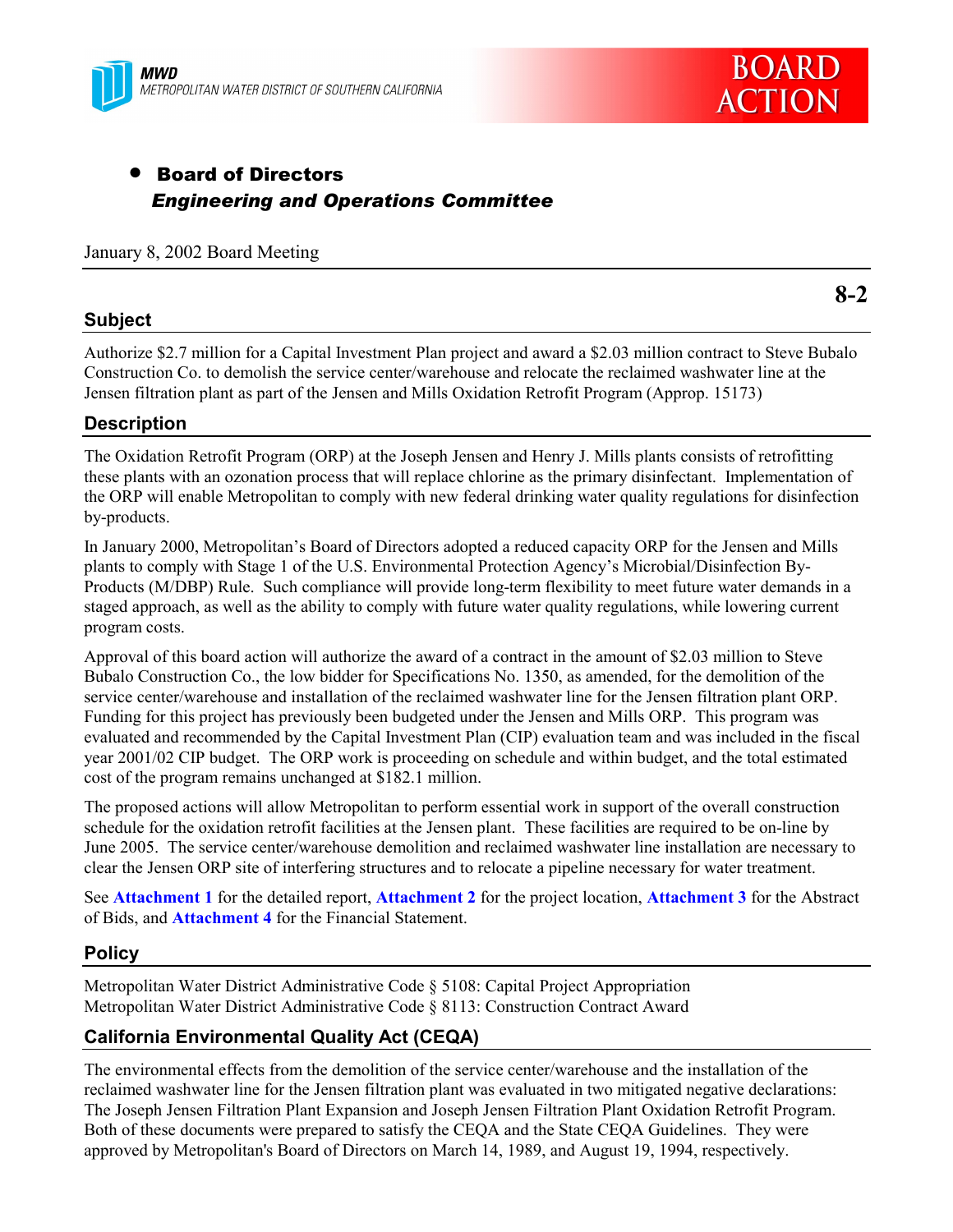The Board also approved the Mitigation Monitoring and Reporting Programs and the projects on those respective dates. The present board action is solely based on entering into an agreement with the Steve Bubalo Construction Co. to carry out the proposed construction activities and in authorizing funding for the agreement; however, there are no other changes to the previously approved projects themselves. Hence, the previous environmental documentation taken by the Board in conjunction with the proposed action fully complies with CEQA Guidelines. As such, no further CEQA documentation is necessary for the Board to act on the proposed action. The CEQA determination for all board options is: Determine that the proposed action has been previously addressed in the 1989 and 1994 Mitigated Negative Declarations and that no further environmental analysis or documentation is required.

#### **Board Options/Fiscal Impacts**

#### **Option #1**

Adopt the CEQA determination and

- a. Appropriate \$2.7 million;
- b. Authorize the Chief Executive Officer to have all work performed as described in this letter; and
- c. Award a construction contract in the amount of \$2.03 million for the service center/warehouse demolition and reclaimed washwater line installation.

**Fiscal Impact:** Expenditure of \$2.7 million of budgeted funds.

#### **Option #2**

Reject all bids for service center/warehouse demolition and reclaimed washwater line installation and rebid the project in an attempt to obtain a more favorable bid. This would delay completion of this project and, potentially jeopardize the regulatory compliance time frame, and would most likely result in increased costs because of the need to compress the construction schedule.

**Fiscal Impact:** Increased cost.

#### **Staff Recommendation**

Option #1

 $\frac{1}{2}$ 12/7/2001 *Roy L. Wolfe Date*

*Manager, Corporate Resources*

12/17/2001

**Ronald R. Gastell** *Chief Executive Officer*

*Date*

**Attachment 1 - Detailed Report** 

**Attachment 2 - Project Location** 

**Attachment 3 – Abstract of Bids** 

#### **Attachment 4 - Financial Statement**

BLA #1175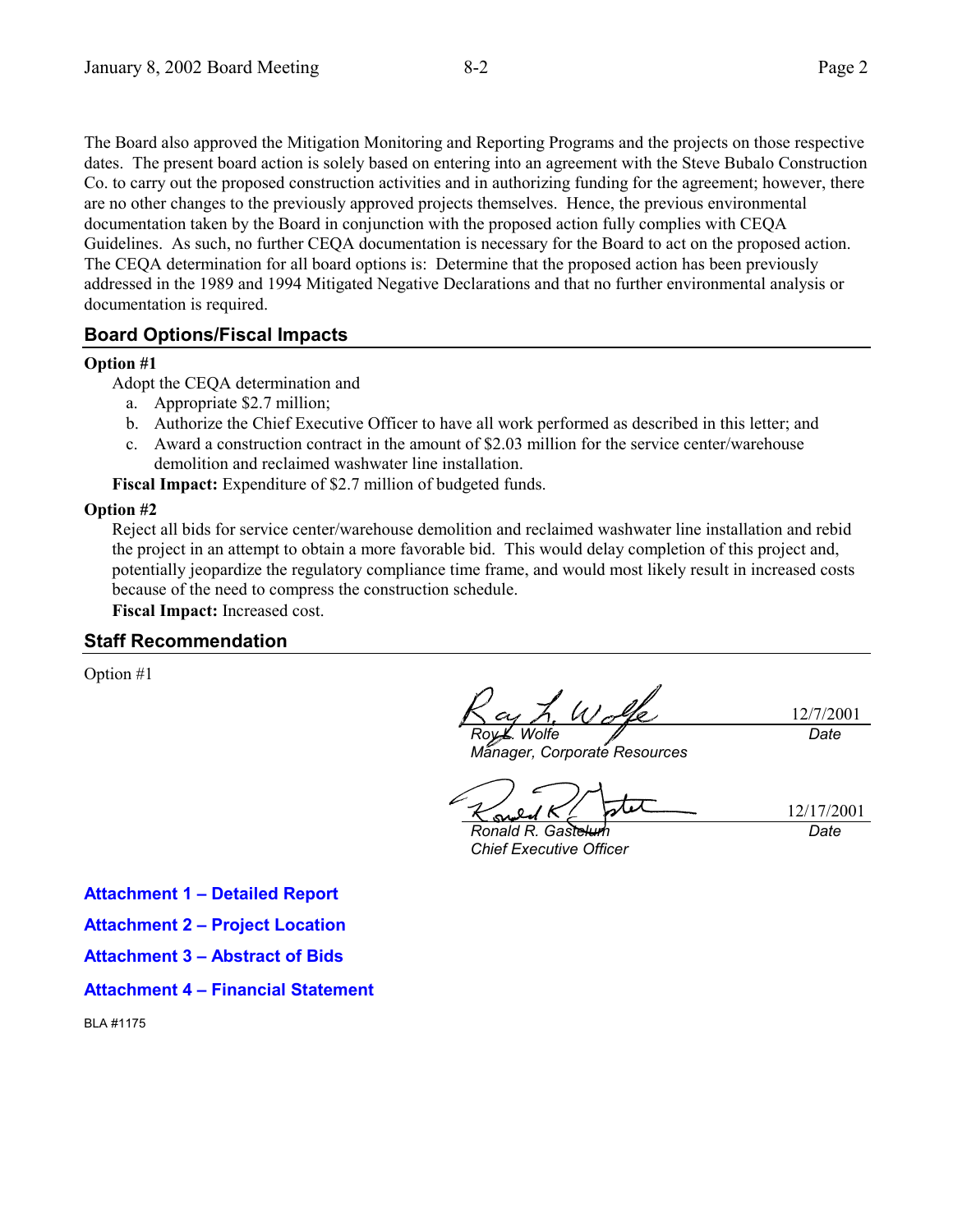## **Detailed Report**

## *Purpose/Background*

Implementation of the Jensen and Mills Oxidation Retrofit Program (ORP) will allow Metropolitan to comply with Stage 1 of the U.S. Environmental Protection Agency Microbial/Disinfection By-Products (M/DBP) Rule. Compliance with the treatment portion of this rule must be attained by June 2005. The ORP consists of retrofitting the Jensen and Mills plants with an ozonation process so that ozone will replace chlorine as the primary disinfectant. The Mills plant ORP construction is underway and the new facilities will be on-line in early 2003. Metropolitanís schedule is to have ozone on-line at the Jensen plant by early 2005.

Construction of Jensen ORP facilities has been staged to include several construction contracts. In June 1995 the Board awarded a Jensen plant site preparation contract in the amount of \$6.6 million for future Jensen ORP facilities. The site preparation contract graded two pads for Jensen ORP and other plant facilities. The site preparation construction activities were completed on March 20, 1997. In April 1999, the Board awarded a Jensen plant Vehicle Maintenance and Service Center/Warehouse Buildings (VM/SC) and a Firewater Pump Station contract in the amount of \$6.3 million. The VM/SC buildings were constructed on the two pads graded in the previous contract. The VM/SC construction activities were completed in April 2001. In November 2001, the Jensen plant personnel moved from the old service center/warehouse to the new VM/SC. The old service center/warehouse has been vacated and should be demolished because it interferes with the proposed Jensen ORP ozonated water conduit and railroad expansion.

The existing reclaimed washwater line is essential to the water treatment process for recycling washwater back to the influent conduit. However, the present location of this underground pipeline interferes with the excavation activity for the proposed Jensen ORP facilities. Consequently, the reclaimed washwater line needs to be relocated to make way for the subsequent construction efforts. This relocation must be made without interrupting water treatment operations at the plant. To accomplish both aims, major portions of the reclaimed washwater line will be installed under the new construction contract, but final connections to the existing plant facilities will be made during the future Jensen ORP construction. At that time, a major shutdown of the Jensen plant will take place to accommodate this tie-in. Steel pipe fabrication and installation of major portions of the pipeline will accelerate the early construction activity of the proposed Jensen ORP.

## *Project Description*

Work under the contract consists of demolition of a 27,000-square-foot service center/warehouse building, removal of underground fuel and waste oil tanks, asbestos- and lead-containing waste, and site pavement/concrete/debris; and 1,076 lineal feet of steel pipe fabrication and installation for the reclaimed washwater line.

## *Bids Received*

Three (3) bids were received and opened under Specifications No. 1350, as amended, for service center/warehouse demolition and reclaimed washwater line installation at the Jensen plant. The bids are shown on the attached Abstract of Bids **Attachment 3**. The low bid from Steve Bubalo Construction Co. in the amount of \$2.03 million complies with the requirements of the specifications, is \$19,055 below the next lowest bid, and is \$630,000 above the Engineer's Estimate.

## *Evaluation of Engineer's Estimate*

Generally, all 3 bidders propose to install the pipeline and subcontract the demolition. Their subcontract bids for demolition aspects of the contract compare well to the Engineer's Estimate. However, the Engineer's Estimate underestimated the fabricated pipeline installation aspects of the contract. The pipeline fabrication and installation was difficult to estimate due to the fact that the reclaimed washwater line consists of four different pipe sizes for process purposes. The reclaimed washwater line also has a significant number of fabricated fittings along its relatively short length. The total program estimate remains unchanged at \$182.1 million.

Steve Bubalo Construction Co. will demolish the service center/warehouse, and will fabricate and install the reclaimed washwater line. Metropolitan's forces will perform construction management, contract administration, and field inspection. A consultant will perform asbestos and lead monitoring.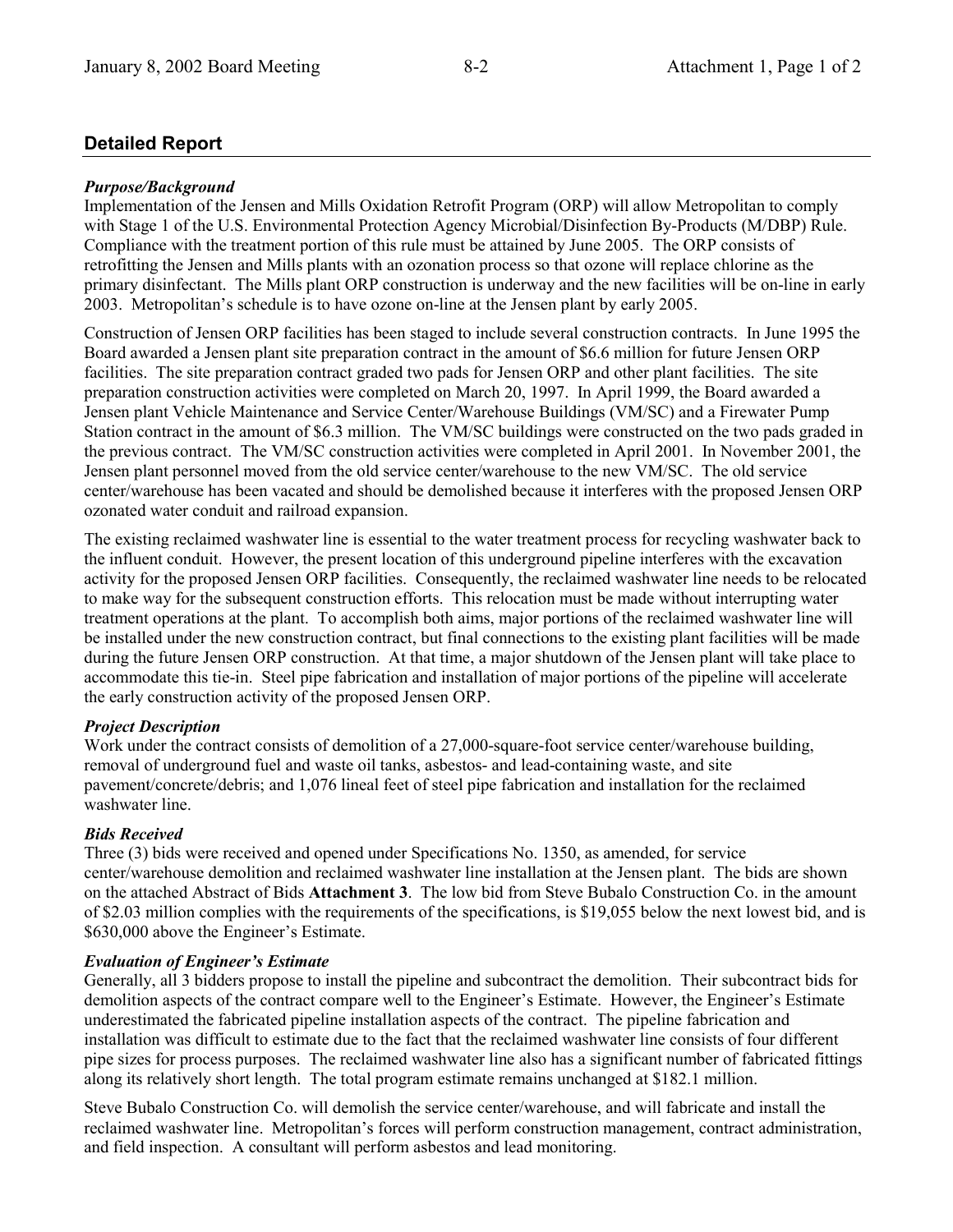## *Current Cost Estimate*

**Attachment 4** shows a breakdown of the total appropriated amount of \$130.4 million for the Jensen and Mills ORP.

#### *Business Outreach*

The specifications, as amended, established the mandatory subcontracting minimum (MSM) and required the bidder to conduct a good-faith effort to encourage participation by qualified firms in an environment free of racial and gender discrimination. The MSM for this project was 11 percent, and 11.12 percent of the work will be subcontracted. The Business Outreach Office has reviewed the good-faith effort submitted by Steve Bubalo Construction Co. and has determined on November 23, 2001, that it meets the criteria set forth in the specifications. The subcontractors are listed on **Attachment 3**.

## *Milestones*

- January  $2002 -$  Board authorization and funding for demolition and pipeline installation
- February  $2002$  Notice To Proceed
- September  $2002$  Construction contract for demolition and pipe installation complete
- September  $2002 Board$  authorization for construction of Jensen ORP facilities
- April  $2005$  Construction contract of Jensen ORP complete, begin facility start-up activities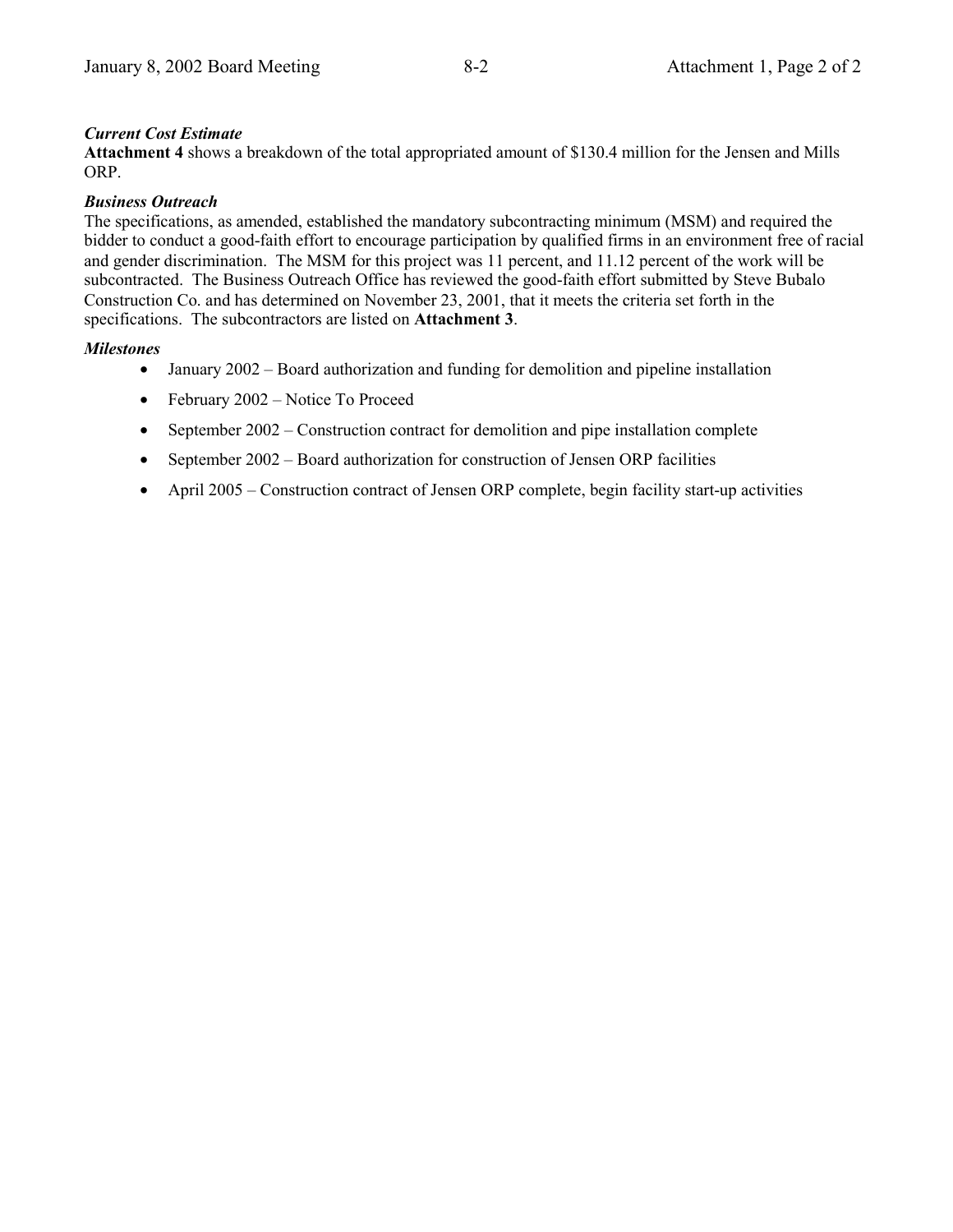

# PROJECT LOCATION - JENSEN PLANT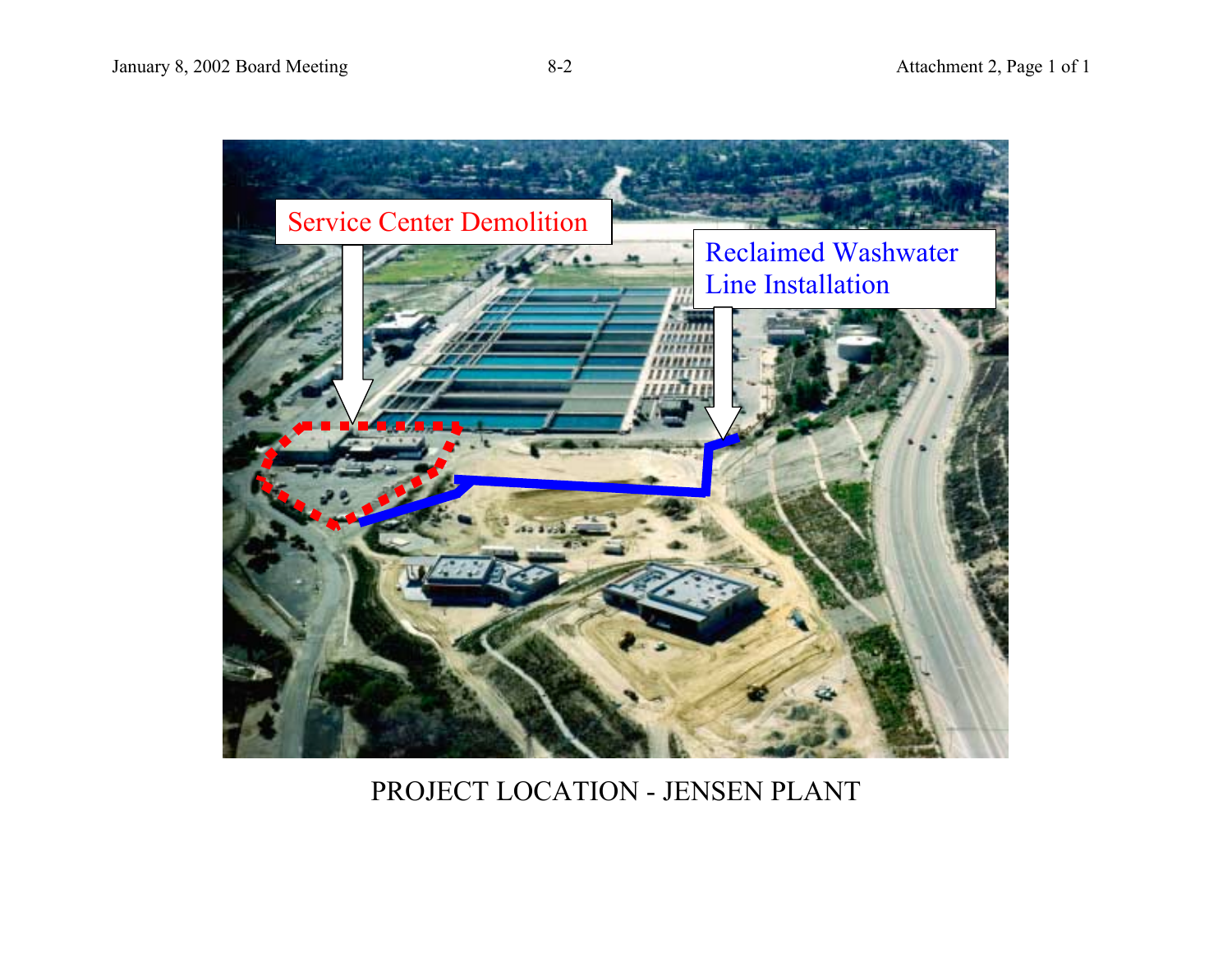#### **The Metropolitan Water District of Southern California**

#### **Abstract of Bids Received November 13, 2001, at 2:00 p.m. Specifications No. 1350 Service Center Demolition and Reclaimed Washwater Line Installation for the Joseph Jensen Filtration Plant Oxidation Retrofit Project**

The contract consists of performing all necessary work to demolish the service center/warehouse; remove underground fuel and waste oil tanks, asbestos- and lead-containing waste, pavement, structures, and debris; fabricate and install steel pipe at the Joseph Jensen Filtration Plant in preparation for the Oxidation Retrofit Program.

| <b>Bidder and Location</b>                        | <b>Total</b> | Sub \$    | Sub $%$  | Met MSM* |
|---------------------------------------------------|--------------|-----------|----------|----------|
| Steve Bubalo Construction Co. -<br>Monrovia, CA   | \$2,030,000  | \$225,736 | 11.12%   | Yes      |
| Mike Prilich $&$ Sons Inc.-<br>South El Monte, CA | \$2,049,055  | \$254,100 | $12.4\%$ | Yes      |
| Colich Construction L.P. -<br>Torrance, CA        | \$2,799,000  | \$424,000 | 15.15%   | Yes      |

#### **Engineer's Estimate: \$ 1,400,000**

\* Mandatory Subcontracting Minimum, set at 11%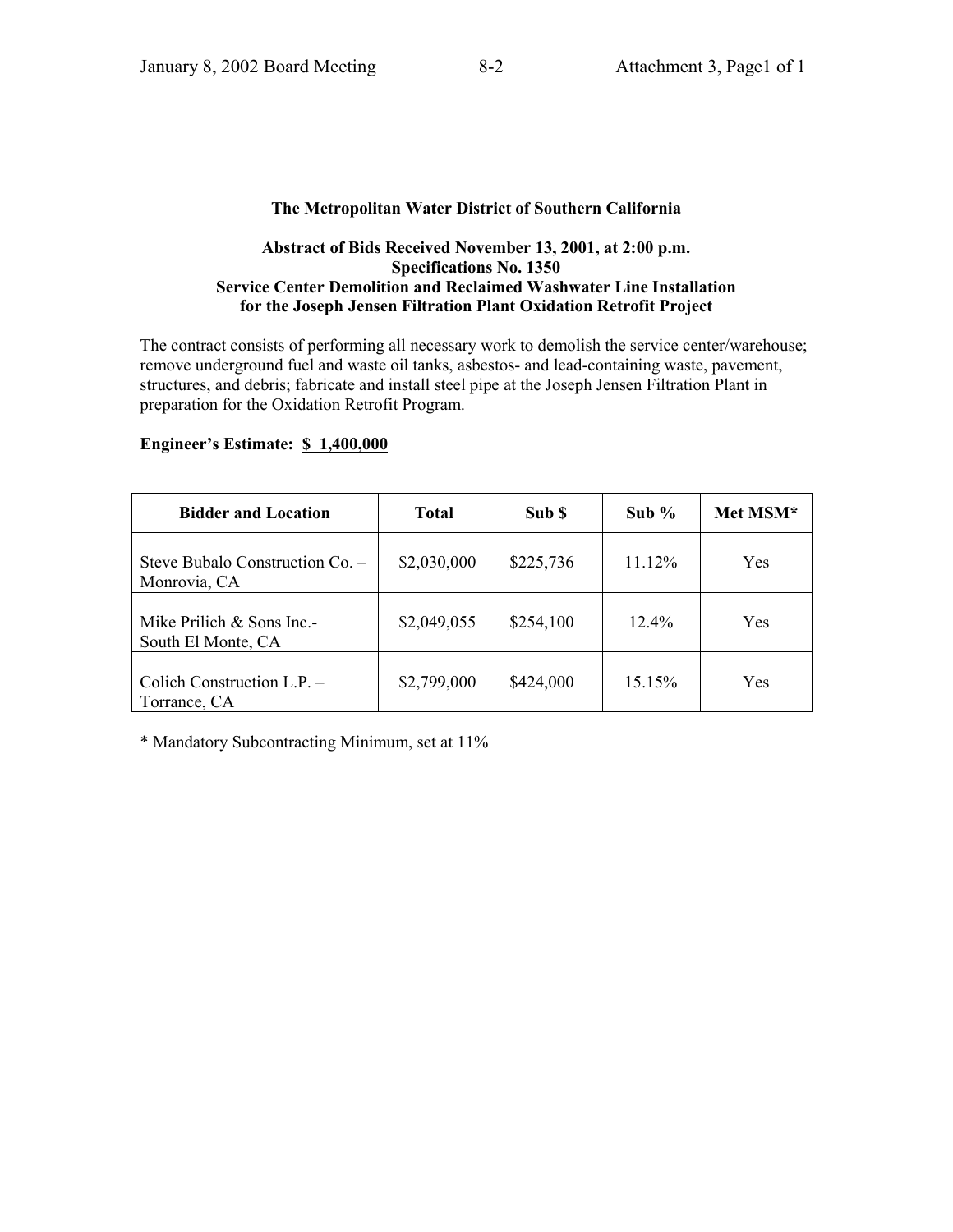# **FINANCIAL STATEMENT**

A breakdown of the cumulative estimated costs through Board Action No. 8 for Appropriation No. 15173 to finance the Jensen and Mills Oxidation Retrofit Program is as follows:

|                                                                                                                      | <b>Board Action</b><br>No. 7<br><b>Nov. 2000</b> | <b>Board Action</b><br>No. 8<br>Jan. 2002 |
|----------------------------------------------------------------------------------------------------------------------|--------------------------------------------------|-------------------------------------------|
| Contract-Specifications No. 1321<br>(Jensen ORP Site Preparation)                                                    | \$6,584,700                                      | \$6,584,700                               |
| Extra Work-Specifications No. 1321                                                                                   | 219,634                                          | 219,634                                   |
| Equipment-Specifications No. 1346A                                                                                   | 18,638,500                                       | 18,638,500                                |
| Contract-Specifications No.1352A<br>(Jensen Vehicle Maintenance and Service Center)                                  | 6,381,000                                        | 6,381,000                                 |
| Extra Work-Specifications No. 1352A                                                                                  | 13,480                                           | 13,480                                    |
| Contract-Specifications No. 1367B<br>(Mills ORP)                                                                     | 28,947,000                                       | 28,947,000                                |
| Contract-Specifications No. 1350<br>(Jensen Service Center Demolitions and Reclaimed<br>Washwater Line Installation) | $\boldsymbol{0}$                                 | 2,030,000                                 |
| <b>Subtotal Contracts</b>                                                                                            | \$60,784,314                                     | \$62,814,314                              |
| Labor                                                                                                                |                                                  |                                           |
| Research/Preliminary Design                                                                                          | 11,886,000                                       | 11,886,000                                |
| Final Design/Specifications Preparation                                                                              | 20,105,000                                       | 20,105,000                                |
| Construction Inspection and Support                                                                                  | 10,115,000                                       | 10,322,000                                |
| Control System Programming                                                                                           | 370,000                                          | 370,000                                   |
| Owner Services (Contract Admin., Operations/Start-up,<br>Environmental, Permitting, Project<br>Mgmt./Coordination)   | 3,620,000                                        | 3,800,000                                 |
| <b>Subtotal Labor</b>                                                                                                | \$46,096,000                                     | \$46,483,000                              |
| Material and Supplies                                                                                                | 834,500                                          | 844,500                                   |
| Incidental Expenses                                                                                                  | 900,000                                          | 902,000                                   |
| Professional/Technical Services:                                                                                     | 12,180,000                                       | 12,200,000                                |
| Office Space                                                                                                         | 2,300,000                                        | 2,300,000                                 |
| <b>Operating Equipment</b>                                                                                           | 300,000                                          | 305,000                                   |
| <b>Remaining Budget</b>                                                                                              | 7,025,186                                        | 7,271,186                                 |
| <b>Total</b>                                                                                                         | \$130,420,000                                    | \$133,120,000                             |